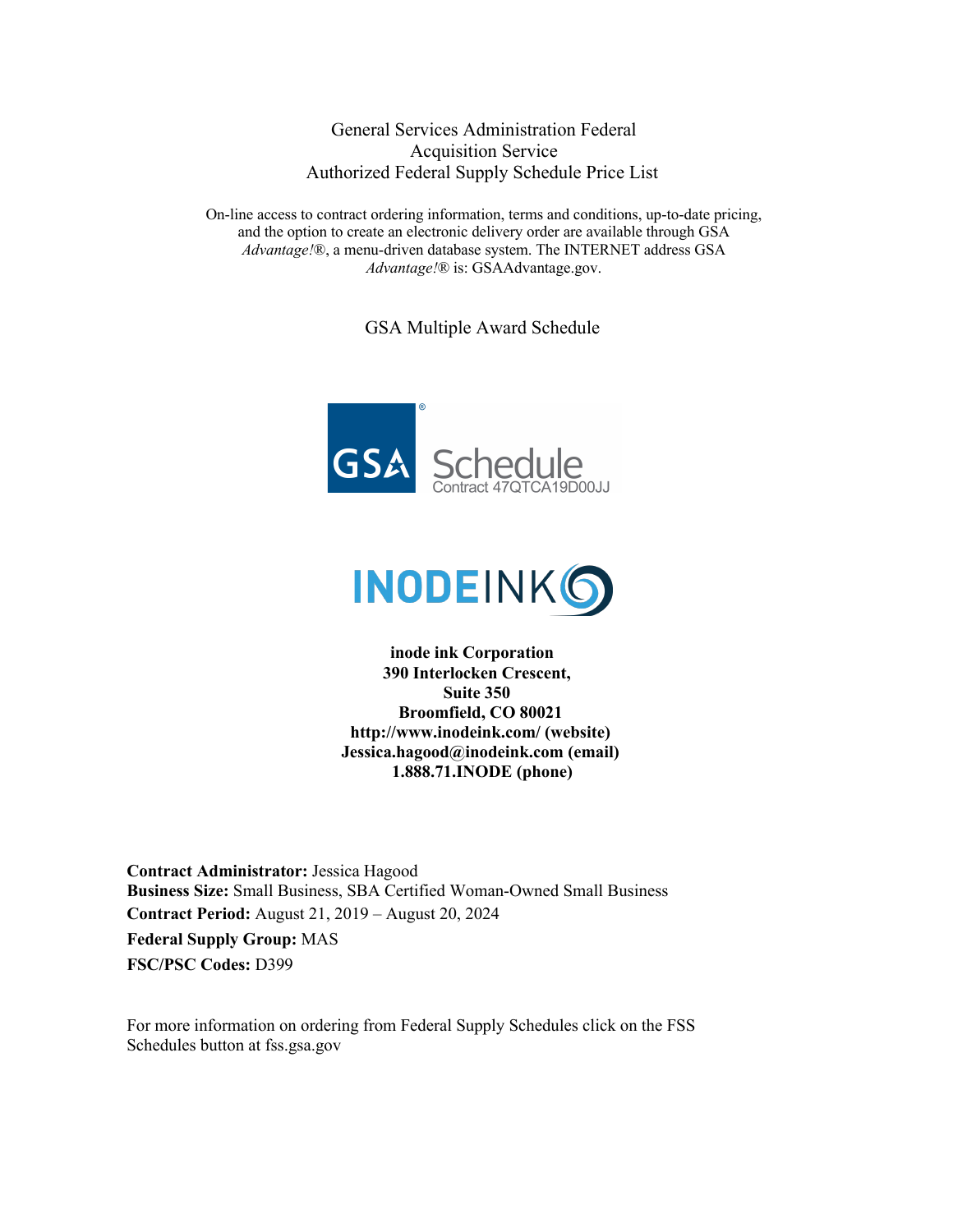#### **1.0 Customer Information**

# **1a. Table of awarded special item number(s) with appropriate cross-reference to item descriptions and awarded price(s).**

| Special Item Number<br>Description |                                 | Description Page | Awarded Price Page |
|------------------------------------|---------------------------------|------------------|--------------------|
| 54151S/RC/STLOC                    | <b>IT Professional Services</b> | 5-9              |                    |
| 518210C<br>Cloud and Cloud-Related |                                 | $9 - 14$         | $15-16$            |
|                                    | <b>IT Professional Services</b> |                  |                    |

**1b. Identification of the lowest priced model number and lowest unit price for that model for each special item number awarded in the contract. This price is the Government price based on a unit of one, exclusive of any quantity/dollar volume, prompt payment, or any other concession affecting price. Those contracts that have unit prices based on the geographic location of the customer, should show the range of the lowest price, and cite the areas to which the prices apply.** N/A

**1c. If the Contractor is proposing hourly rates, a description of all corresponding commercial job titles, experience, functional responsibility and education for those types of employees or subcontractors who will perform services shall be provided. If hourly rates are not applicable, indicate "Not applicable" for this item.** See pages 5-14.

- **2. Maximum order:** \$500,000.00
- **3. Minimum order:** \$100.00
- **4. Geographic coverage (delivery area):** Domestic delivery is delivery within the 48 contiguous states, Alaska, Hawaii, Puerto Rico, Washington, DC, and U.S. Territories. Domestic delivery also includes a port or consolidation point, within the aforementioned areas, for orders received from overseas activities.

Overseas delivery is delivery to points outside of the 48 contiguous states, Washington, DC, Alaska, and Hawaii.

The Geographic Scope of Contract will be domestic and overseas delivery.

- **5. Point(s) of production (city, county, and State or foreign country):** US
- **6. Discount from list prices or statement of net price:** Prices shown are NET prices; Basic discounts have been deducted.
- **7. Quantity discounts:** None
- **8. Prompt payment terms:** Net 30. **Information for Ordering Offices:** Prompt payment terms cannot be negotiated out of the contractual agreement in exchange for other concessions.
- **9a.** Government Purchase cards **are accepted** at or below the micro-purchase threshold.
- **9b.** Government Purchase cards **are not accepted** above the micro-purchase threshold.
- **10. Foreign items (list items by country of origin):** N/A
- **11a. Time of delivery:** Negotiated on a Task Order Basis
- **11b. Expedited Delivery**: Contact Contractor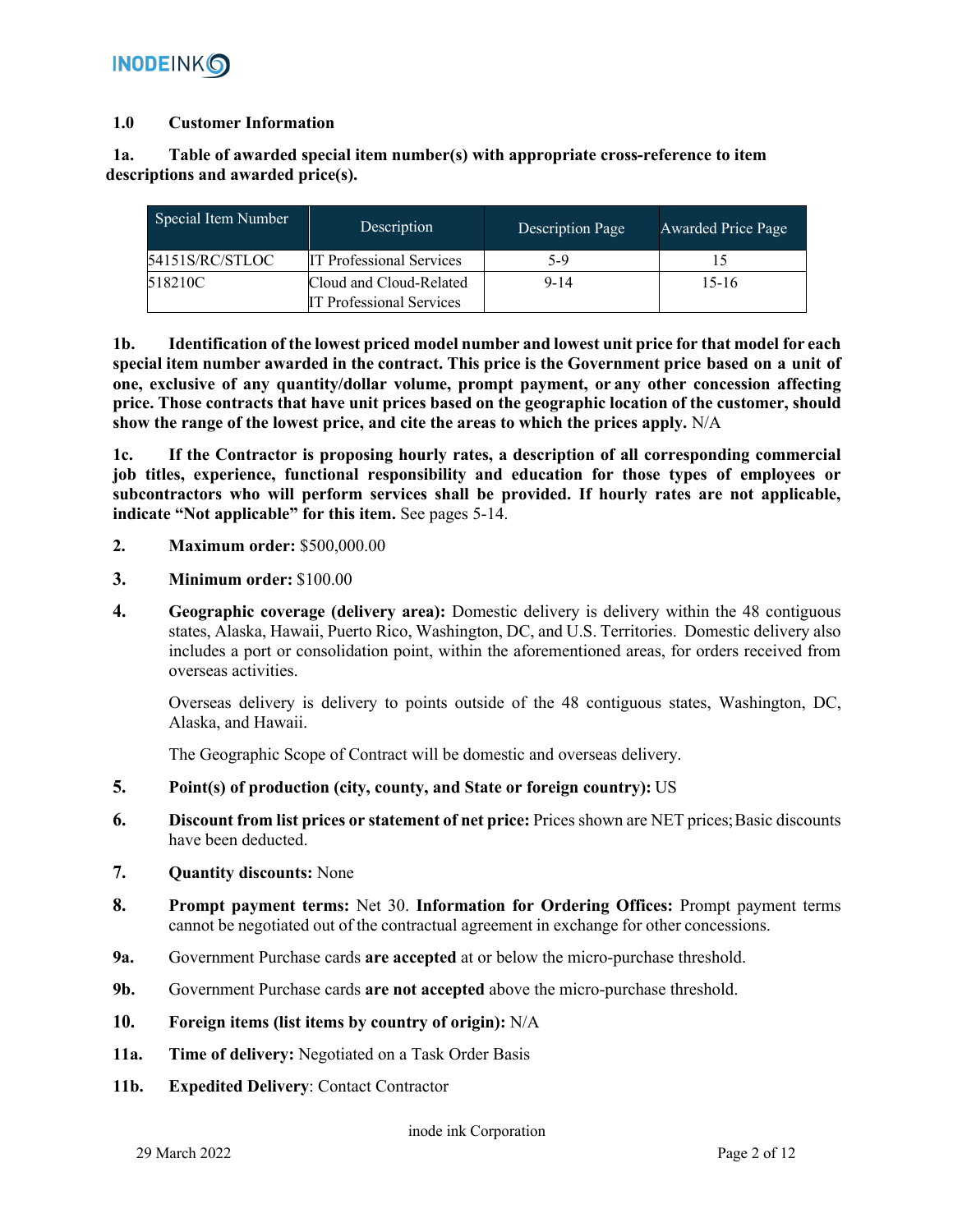- **11c. Overnight and 2-day delivery**: Contact Contractor
- **11d. Urgent Requirements**: Please note the Urgent Requirements clause of this contract and contact **Contractor**
- **12. F.O.B. point(s):** Destination

# **13a. Ordering address(es).**

inode ink Corporation 390 Interlocken Crescent, Suite 350 Broomfield, CO 80021 Attn: Jessica Hagood, 1.888.71.INODE ext. 506

**13b. Ordering procedures**: For supplies and services, the ordering procedures, information on Blanket Purchase Agreements (BPAs) are found in Federal Acquisition Regulation (FAR) 8.405-3.

## **14. Payment address(es).**

inode ink Corporation 390 Interlocken Crescent, Suite 350 Broomfield, CO 80021

Bank account information for ACH or EFT payments is available in Systems for Award Management (SAM – www.sam.gov).

- **15. Warranty provision:** N/A
- **16. Export packing charges, if applicable:** N/A
- **17. Terms and conditions of Government purchase card acceptance (any thresholds above the micro-purchase level):** Government purchase cards will not be accepted for payment above the micro-purchase threshold
- **18. Terms and conditions of rental, maintenance, and repair (if applicable):** N/A
- **19. Terms and conditions of installation (if applicable):** N/A
- **20. Terms and conditions of repair parts indicating date of parts price lists and any discounts from list prices (if applicable):** N/A
	- A. **Terms and conditions for any other services (if applicable):** N/A
- **21. List of service and distribution points (if applicable):** N/A
- **22. List of participating dealers (if applicable):** N/A
- **23. Preventive maintenance (if applicable):** N/A

**24a. Special attributes such as environmental attributes (e.g., recycled content, energy efficiency, and/or reduced pollutants):** N/A

**24b. If applicable, indicate that Section 508 compliance information is available on Electronic and Information Technology (EIT) supplies and services and show wherefull details can be found (e.g. contractor's website or other location.) The EIT standards can be found at: www.Section508.gov/.**  inode ink Corporation supports and facilitates 508 and accessibility initiatives. Upon request for 508 assistance, we provide such things as electronic versions of manuals, 1 on 1 classes, descriptions that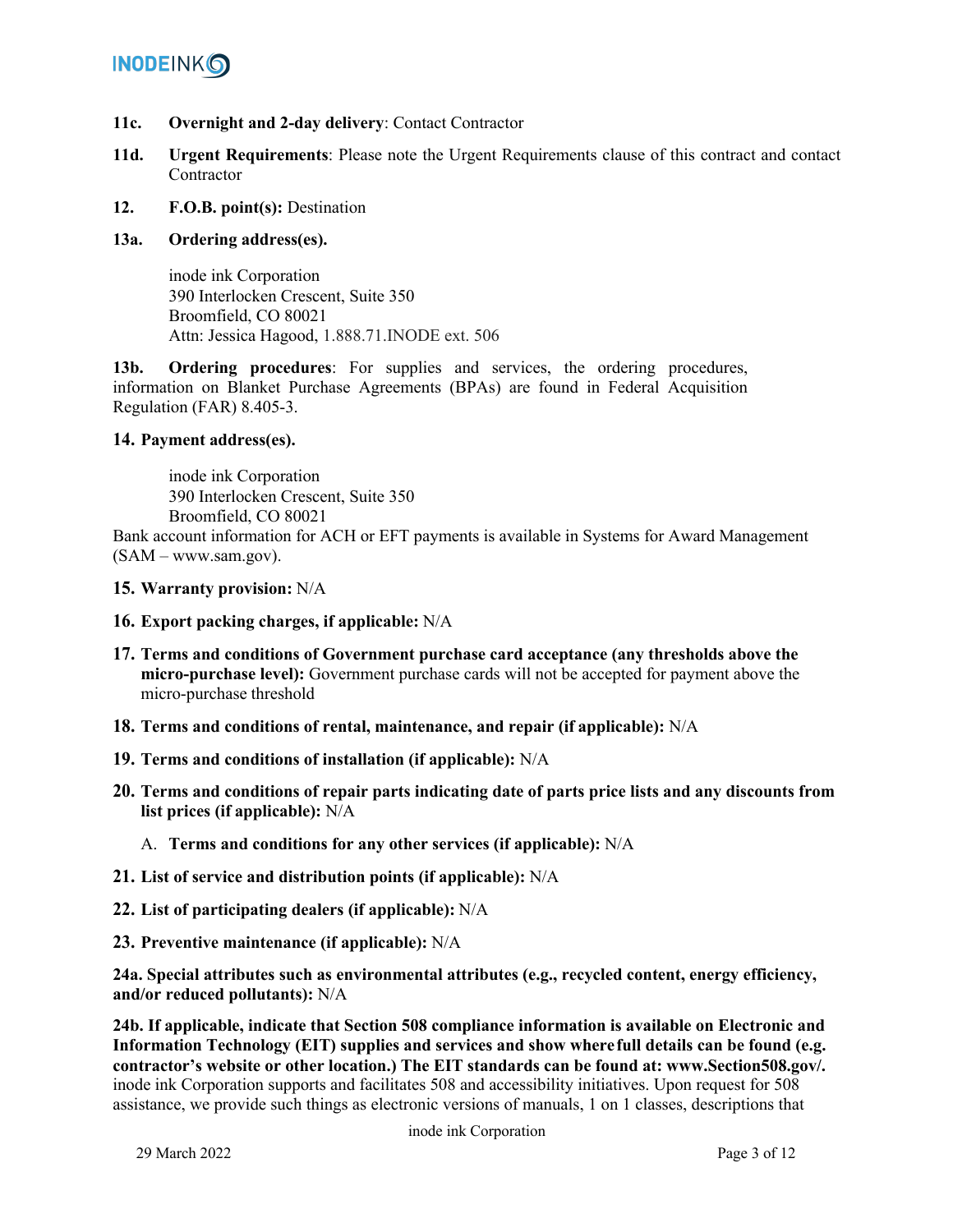

accompany screenshots, remote access to assist members of the Government with disabilities, etc. In the event that inode ink Corporation does not have 508 accommodations readily available for the specific need, we will work with the Government and make every reasonable effort to change or develop materials that are inclusive of all user needs.

## **25. Data Universal Number System (DUNS) number:** 025275721

**26.** inode ink Corporation is registered in the System for AwardManagement (SAM) Database.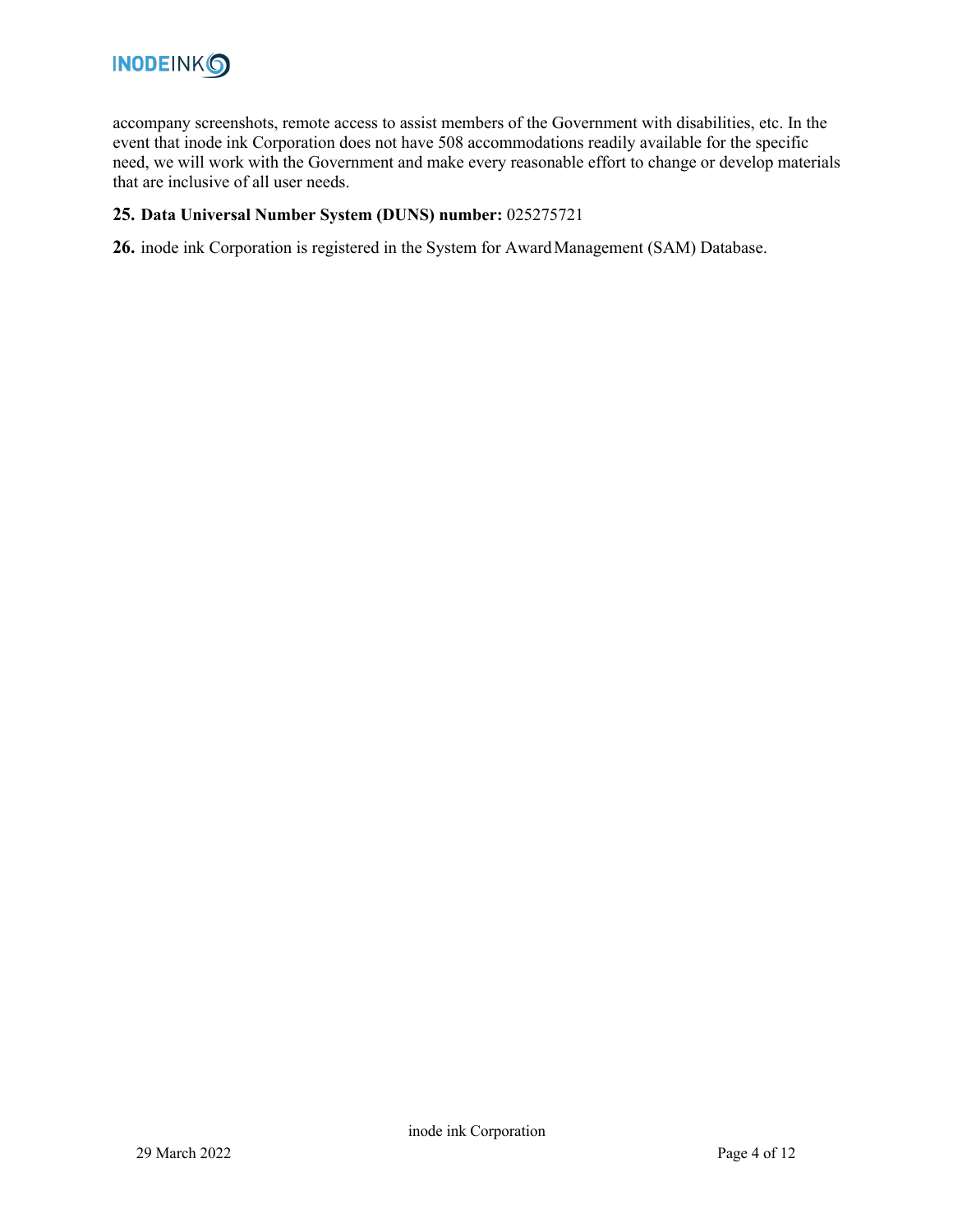## **2.0 Labor Category Descriptions**

## **2.0.1 Labor Category Descriptions - IT Professional Services: SIN54151S**

#### **Education and Experience Substitutions for Additional Labor Categories:**

inode ink Corporation reserves the right to make the following substitutions in the education and/or experience requirements of any of the service skill categories set forth herein.

- One year of IT professional services experience is the equivalent of one year of higher education (above high school).
- One year of higher education in computer-science or a related field is the equivalent of one year of IT professional services experience.
- Certification related to the technology (i.e. AWS Cloud, Nutanix, VMware) is equivalent to two years of experience or the minimum education requirement.

| <b>Labor Category</b><br><b>Name</b> | <b>Labor Category Description</b>                                                                                                                                                                                                                                                                                                                                                                                                                                                                                                                                                                                                                                                                                                                                                                                                                                                                                                                                                                                                      | <b>Min. Years</b><br><b>Experience</b> | Min.<br><b>Education</b> |
|--------------------------------------|----------------------------------------------------------------------------------------------------------------------------------------------------------------------------------------------------------------------------------------------------------------------------------------------------------------------------------------------------------------------------------------------------------------------------------------------------------------------------------------------------------------------------------------------------------------------------------------------------------------------------------------------------------------------------------------------------------------------------------------------------------------------------------------------------------------------------------------------------------------------------------------------------------------------------------------------------------------------------------------------------------------------------------------|----------------------------------------|--------------------------|
| Consultant                           | Consultant applies their skills in such areas as systems<br>development, knowledge of business processes, technical<br>background or supervisory capacity to implement business<br>solutions. For example, Consultants may perform tasks such as<br>• Develop functional and technical information system designs<br>· Supervise business integration analysts in the development of<br>software designs, computer programming, system testing or<br>training curricula<br>• Lead business process redesign teams in the development of new<br>business process architectures<br>• Design training programs for information systems users<br>• Participate in quality reviews to ensure work complies with<br>specified standards<br>• Develop team work plans<br>· Perform workflow analyses<br>• Design and manage databases<br>• Define information systems requirements<br>• Assist in project budget preparation<br>The Consultant is competent in subject matter and concepts and<br>may lead individuals assisting in the work. | 5                                      | Bachelor's<br>Degree     |
| Data<br>Warehouse<br><b>Analyst</b>  | The Data Warehouse Analyst may design, implement and support<br>data warehousing. Implement business rules via stored procedures,<br>middleware, or other technologies. Define user interfaces and<br>functional specifications. The Data Warehouse Analyst provides<br>knowledge of systems/technical architecture requirements and other<br>COTS products, and security architectures<br>• Knowledge of Oracle, SQL, UNIX, and Shell Scripting<br>• Performance tuning of data processing applications and enterprise<br>application integration, processes, and load routines<br>• Design, implementation, and development of ETL processes<br>against high-volume and complex data sources<br>• Experience in designing and documenting ETL and performance<br>tuning preferred<br>• Deep experience in designing and documenting logical and<br>physical data models for all layers of large data warehouse<br>environments preferred                                                                                             | $\overline{4}$                         | Bachelor's<br>Degree     |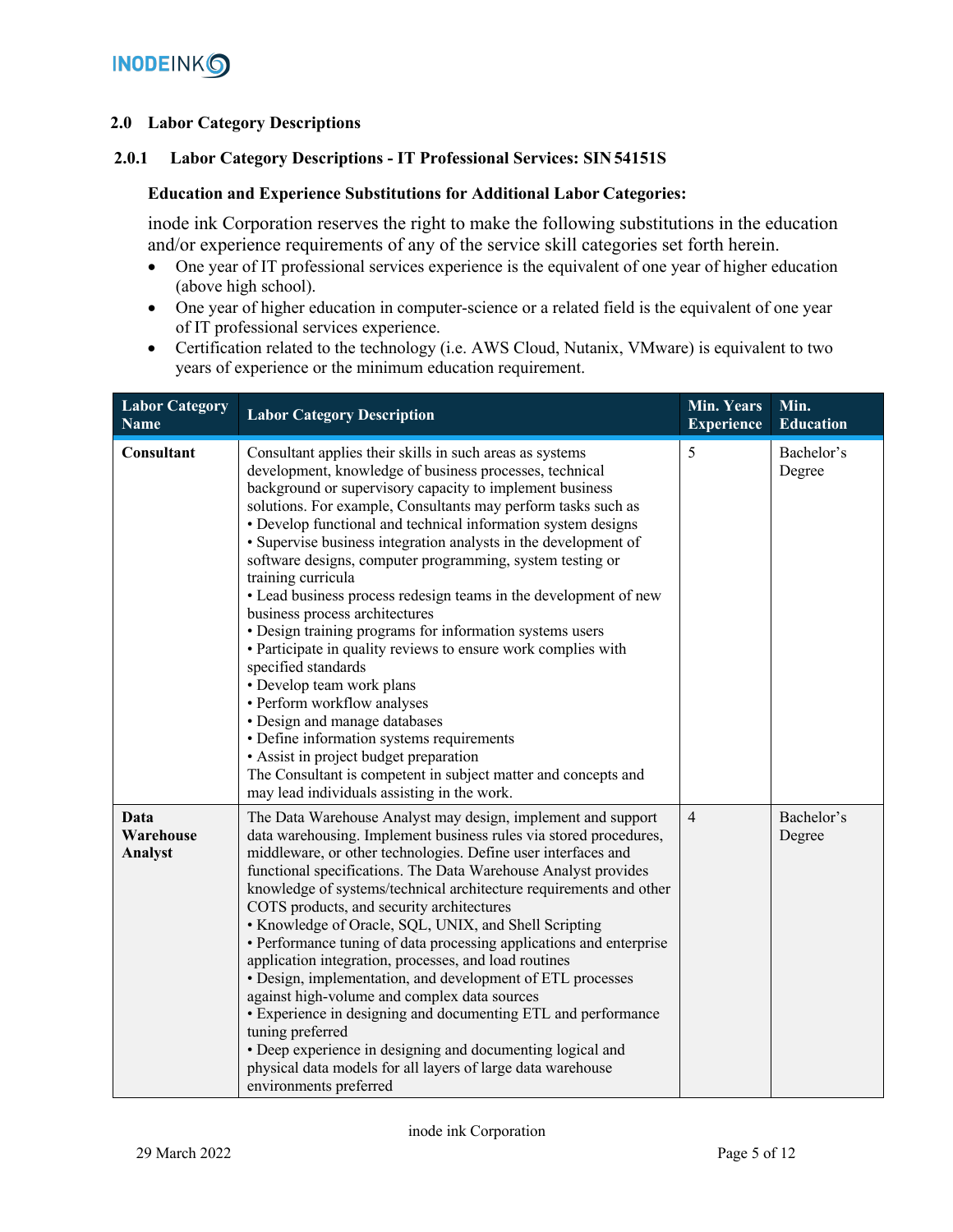

| Data<br>Warehouse<br>Programmer        | The Data Warehouse Programmer may provide knowledge of<br>systems/technical architecture requirements and other COTS<br>products including Oracle RDBMS, Oracle Web Center, Oracle<br>SOA, Java Development environments, and security architectures<br>• Knowledge of Oracle, SQL, UNIX, and Shell Scripting<br>• Performance tuning of data processing applications and enterprise<br>application integration, processes, and load routines<br>• Design, implementation, and development of ETL processes<br>against high-volume and complex data sources<br>• Experience in designing and documenting ETL and performance<br>tuning preferred<br>• Deep experience in designing and documenting logical and<br>physical data models for all layers of large data warehouse<br>environments preferred                                                                                                                                                                                                                                                                                                                                                            | $\overline{4}$ | Bachelor's<br>Degree |
|----------------------------------------|--------------------------------------------------------------------------------------------------------------------------------------------------------------------------------------------------------------------------------------------------------------------------------------------------------------------------------------------------------------------------------------------------------------------------------------------------------------------------------------------------------------------------------------------------------------------------------------------------------------------------------------------------------------------------------------------------------------------------------------------------------------------------------------------------------------------------------------------------------------------------------------------------------------------------------------------------------------------------------------------------------------------------------------------------------------------------------------------------------------------------------------------------------------------|----------------|----------------------|
| <b>Business</b><br>Analyst             | The Business Analyst may provide knowledge in business process<br>and system analysis, design, improvement, and implementation<br>efforts or in translating business process needs into technical<br>requirements. The Business Analyst uses available computer<br>systems resources and personnel to carry out analysis to support<br>management's quest for performance improvement to determine the<br>most useful business solution.<br>In addition, the Business Analyst may<br>• Implement a comprehensive management plan for each project<br>and hold regular stakeholder meetings to keep all interested parties<br>updated in project progress<br>• Determine and document user requirements for business processes<br>and abide by those requirements for future projects<br>• Reviews and analyzes information, forecasts, methods, schedules,<br>systems, processes and procedures<br>• Provides expertise in, but not limited to, Configuration<br>Management, Strategic Planning, Knowledge Management,<br>Business Analysis and Technical Analysis<br>• Competent in subject matter and concepts and may lead<br>individuals assisting in the work | $\overline{7}$ | Bachelor's<br>Degree |
| Project<br><b>Manager</b>              | The Project Manager manages, plans and coordinates activities of<br>projects. This includes reviewing project proposals or plans to<br>determine schedule, funding limitations, procedures for<br>accomplishing projects, technical and professional staffing<br>requirements and allotment of available resources to various phases<br>of projects. The Project Manager establishes work plans and<br>coordinates staffing for each phase of project and arranges for<br>recruitment or assignment of project personnel. The Project<br>Manager identifies functional or cross- functional requirements and<br>resources required for each task.                                                                                                                                                                                                                                                                                                                                                                                                                                                                                                                  | 10             | Bachelor's<br>Degree |
| Quality<br><b>Assurance</b><br>Analyst | The Quality Assurance Analyst may improve reliability of new<br>product development processes, maintain company quality<br>standards, or review products, processes and systems on an ongoing<br>basis to determine where improvements can be made. The Quality<br>Assurance Specialist may:<br>• Develop and implement quality control methodologies to ensure<br>compliance with quality assurance standards, guidelines, and<br>procedures<br>• Develop and define major and minor characteristics of quality<br>including quality metrics and scoring parameters and determines                                                                                                                                                                                                                                                                                                                                                                                                                                                                                                                                                                                | $\mathfrak{Z}$ | Bachelor's<br>Degree |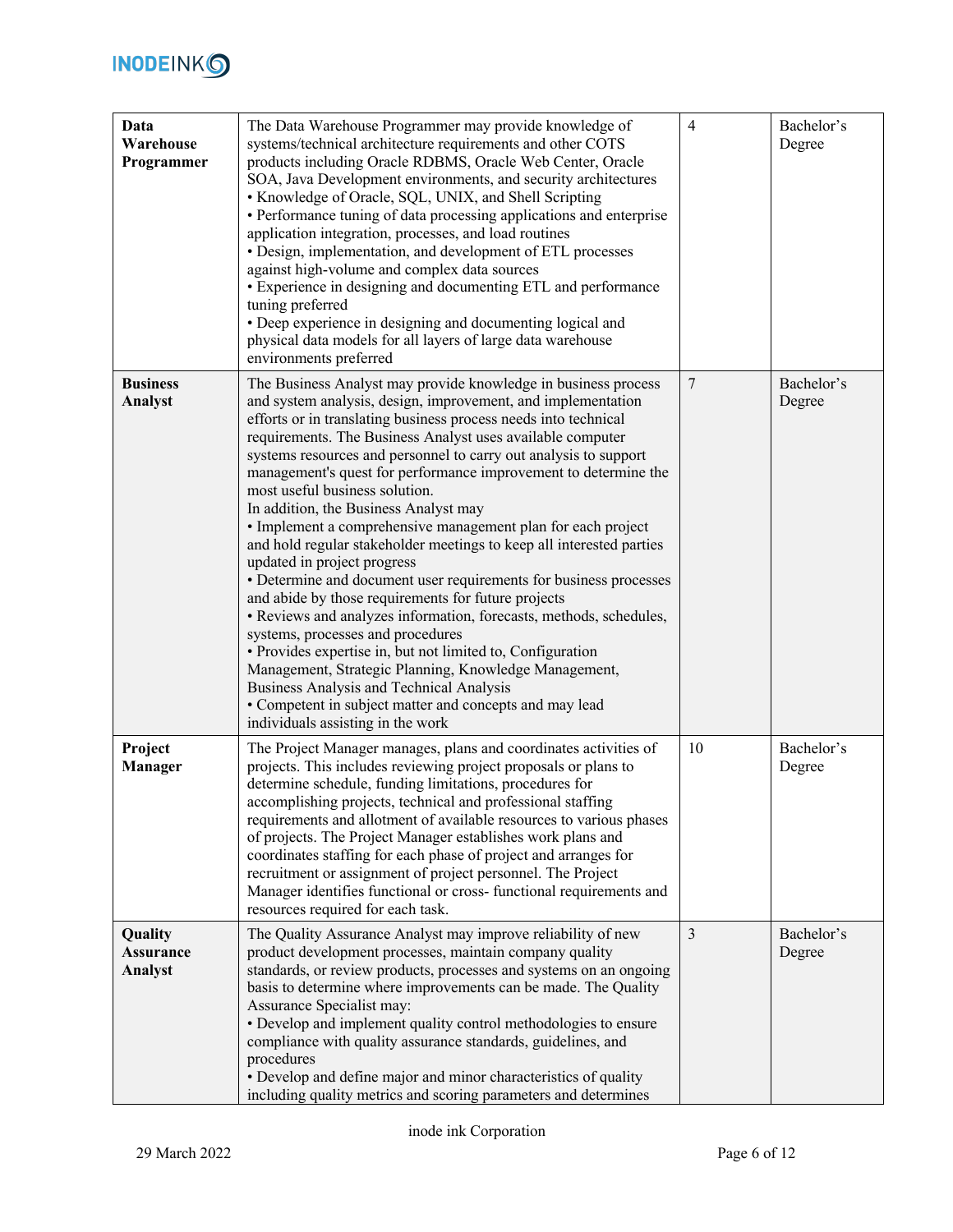

|                                           | requisite quality control resources for an actual task order<br>• Establish and maintain a process for evaluating hardware,<br>software, and associated documentation and/or assist in the<br>evaluation<br>• Conduct and/or participate in formal and informal reviews at pre-<br>determined points throughout the development life cycle.                                                                                                                                                                                                                                                                                                                                    |                |                      |
|-------------------------------------------|--------------------------------------------------------------------------------------------------------------------------------------------------------------------------------------------------------------------------------------------------------------------------------------------------------------------------------------------------------------------------------------------------------------------------------------------------------------------------------------------------------------------------------------------------------------------------------------------------------------------------------------------------------------------------------|----------------|----------------------|
| <b>Subject Matter</b><br><b>Expert I</b>  | The Subject Matter Expert I has industry experience in the relevant<br>subject matter. This individual will use information technology<br>expertise and/or industry focus expertise in fulfilling the interpreted<br>customer specification. The Subject Matter Expert I is highly<br>experienced in the industry with regard to information technology.<br>The Subject Matter Expert I provides thought leadership related to<br>current and future customer plans with regard to the stated<br>information technology.                                                                                                                                                       | 10             | Bachelor's<br>Degree |
| <b>Subject Matter</b><br><b>Expert II</b> | The Subject Matter Expert II has industry experience in the relevant<br>subject matter. This individual will use information technology<br>expertise and/or industry focus expertise in fulfilling the interpreted<br>customer specification. The Subject Matter Expert II is highly<br>experienced in the industry with regard to information technology.<br>The Subject Matter Expert II provides thought leadership related to<br>current and future customer plans with regard to the stated<br>information technology.                                                                                                                                                    | 12             | Bachelor's<br>Degree |
| <b>Software</b><br>Architect              | The Software Architect may plan, design, develop, redesign or<br>enhance, install, or implement various technology products, or<br>enhance computer programs. This individual applies knowledge of<br>software and programming to develop and test computer systems<br>and produce the necessary outcome for clients. The Software<br>Architect may draft technical white papers to better understand the<br>technology behind them, and to provide instructions that help the<br>client better understand the nature and applications of a specific<br>product. Is competent in subject matter and concepts and may lead<br>individuals assisting in the work.                | 7              | Bachelor's<br>Degree |
| <b>Software</b><br><b>Developer I</b>     | The Software Developer I is responsible for activities such as<br>program design, coding, testing, debugging or documentation. This<br>individual has technical knowledge and responsibility of all phases<br>of applications systems analysis and programming.<br>Understands the business or function for which application is<br>designed. The Programmer may:<br>• Write programs according to specifications, which may be<br>provided by Engineers, technical architects, or other computer<br>scientists<br>• Update, repair, modify and expand existing computer programs<br>Level I performs more varied and difficult tasks, yet has less<br>autonomy than Level II. | $\overline{2}$ | Bachelor's<br>Degree |
| <b>Software</b><br>Developer II           | The Software Developer II is responsible for activities such as<br>program design, coding, testing, debugging or documentation. This<br>individual has technical knowledge and responsibility of all phases<br>of applications systems analysis and programming. Understands the<br>business or function for which application is designed. The<br>Programmer may:<br>• Write programs according to specifications, which may be<br>provided by Engineers, technical architects, or other computer<br>scientists                                                                                                                                                               | 5              | Bachelor's<br>Degree |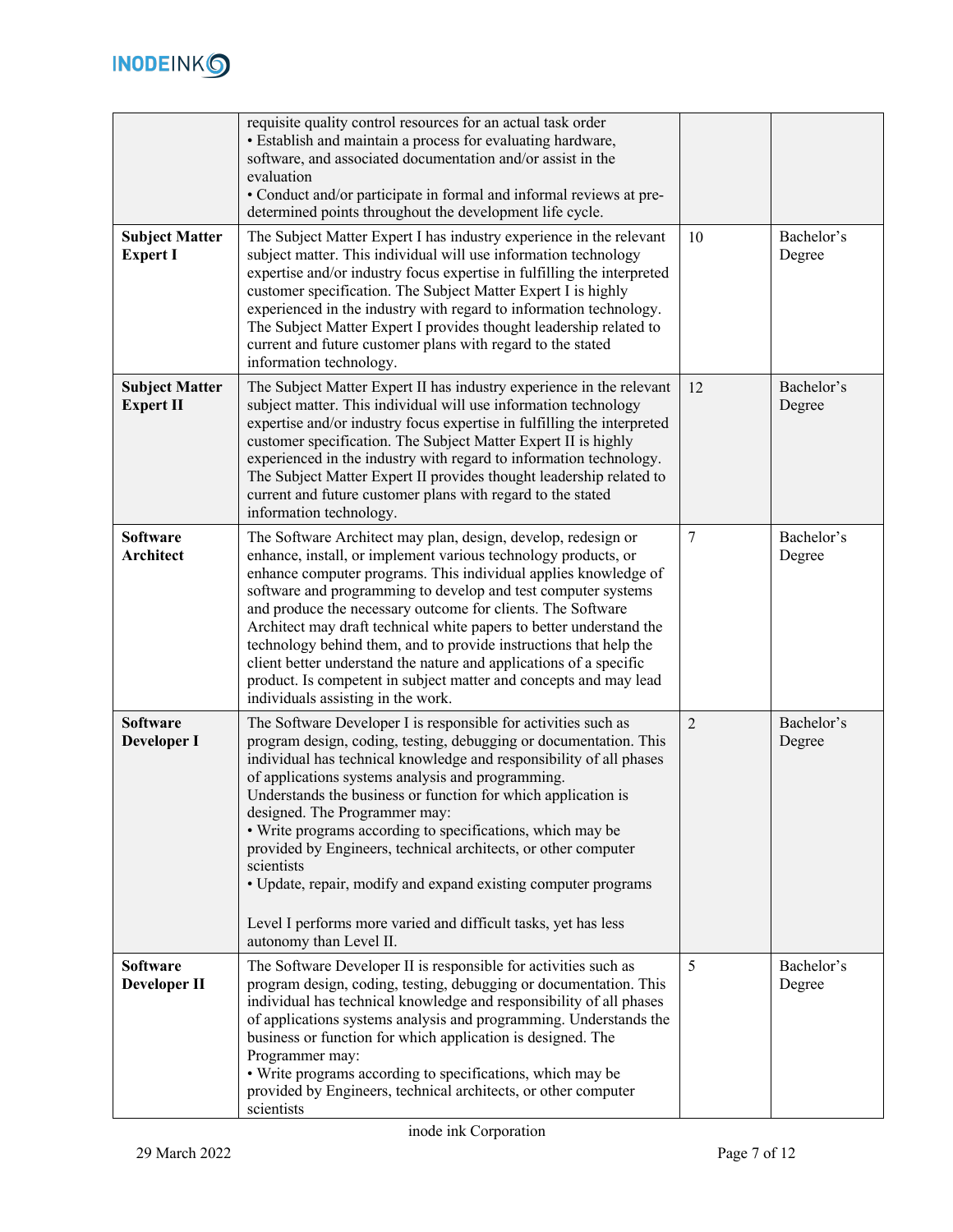

|                                                      | · Update, repair, modify and expand existing computer programs.<br>Level II is competent in subject matter and concepts and may lead<br>individuals assisting in the work.                                                                                                                                                                                                                                                                                                                                                                                                                                                                                                                                                            |                |                      |
|------------------------------------------------------|---------------------------------------------------------------------------------------------------------------------------------------------------------------------------------------------------------------------------------------------------------------------------------------------------------------------------------------------------------------------------------------------------------------------------------------------------------------------------------------------------------------------------------------------------------------------------------------------------------------------------------------------------------------------------------------------------------------------------------------|----------------|----------------------|
| <b>Software</b><br><b>Systems</b><br><b>Engineer</b> | Software Systems Engineer supports various aspects of software<br>development activities and team; maintains technical<br>documentation and test plans. Has broad experience across<br>platforms and technologies.                                                                                                                                                                                                                                                                                                                                                                                                                                                                                                                    | 8              | Bachelor's<br>Degree |
| <b>Storage</b><br><b>Engineer</b>                    | The Storage Engineer administers and safeguards efficient and<br>reliable centralized electronic storage area networks (SAN), such as<br>Network Attached Storage (NAS), Content Addressable Storage,<br>DAS environments, Cloud Storage, or other technologies classified<br>as storage technology. This individual may oversee, evaluate,<br>implement, monitor, troubleshoot, or maintain SAN and related<br>technologies, system upgrades, or optimization storage strategies.<br>The Storage Engineer monitors the data storage needs of the<br>company so that business can run efficiently.                                                                                                                                    | $\overline{3}$ | Bachelor's<br>Degree |
| <b>Systems</b><br><b>Engineer I</b>                  | The System Engineer I is responsible for the planning and<br>engineering of an organization's systems infrastructure. Includes the<br>implementation and design of hardware and software. Monitors the<br>performance of systems. Familiar with standard concepts, practices,<br>and procedures within a particular field. Relies on experience and<br>judgment to plan and accomplish goals. Performs a variety of tasks.<br>Level I performs more routine aspects of the position and is<br>supervised by higher levels.                                                                                                                                                                                                            | $\overline{3}$ | Bachelor's<br>Degree |
| <b>Systems</b><br><b>Engineer II</b>                 | The System Engineer II is responsible for the planning and<br>engineering of an organization's systems infrastructure. Includes the<br>implementation and design of hardware and software. Monitors the<br>performance of systems. Familiar with standard concepts, practices,<br>and procedures within a particular field. Relies on experience and<br>judgment to plan and accomplish goals. Performs a variety of tasks.<br>Level II performs more varied and difficult tasks compared to<br>Level I.                                                                                                                                                                                                                              | 6              | Bachelor's<br>Degree |
| <b>Virtualization</b><br><b>Engineer I</b>           | The Virtualization Engineer I performs administrative and<br>operational duties on computer/virtualized/cloud systems.<br>Maintains files as required by the vendor or custom design<br>applications. Analyzes, evaluates, and tests software/hardware<br>problems. Directs installation, planning, and security of computer<br>facilities. Develops and maintains systems configuration. Prepares<br>activity and progress report regarding support activities. Responds,<br>investigates, and corrects problems. Acts as a resource for all users.<br>Organizes appropriate training. Utilize commercial off-the-shelf<br>products.<br>Level I performs more routine aspects of the position and is<br>supervised by higher levels. | 3              | Bachelor's<br>Degree |
| <b>Virtualization</b><br><b>Engineer II</b>          | The Virtualization Engineer II performs administrative and<br>operational duties on computer/virtualized/cloud systems.<br>Maintains files as required by the vendor or custom design<br>applications. Analyzes, evaluates, and tests software/hardware<br>problems. Directs installation, planning, and security of computer<br>facilities. Develops and maintains systems configuration. Prepares                                                                                                                                                                                                                                                                                                                                   | 6              | Bachelor's<br>Degree |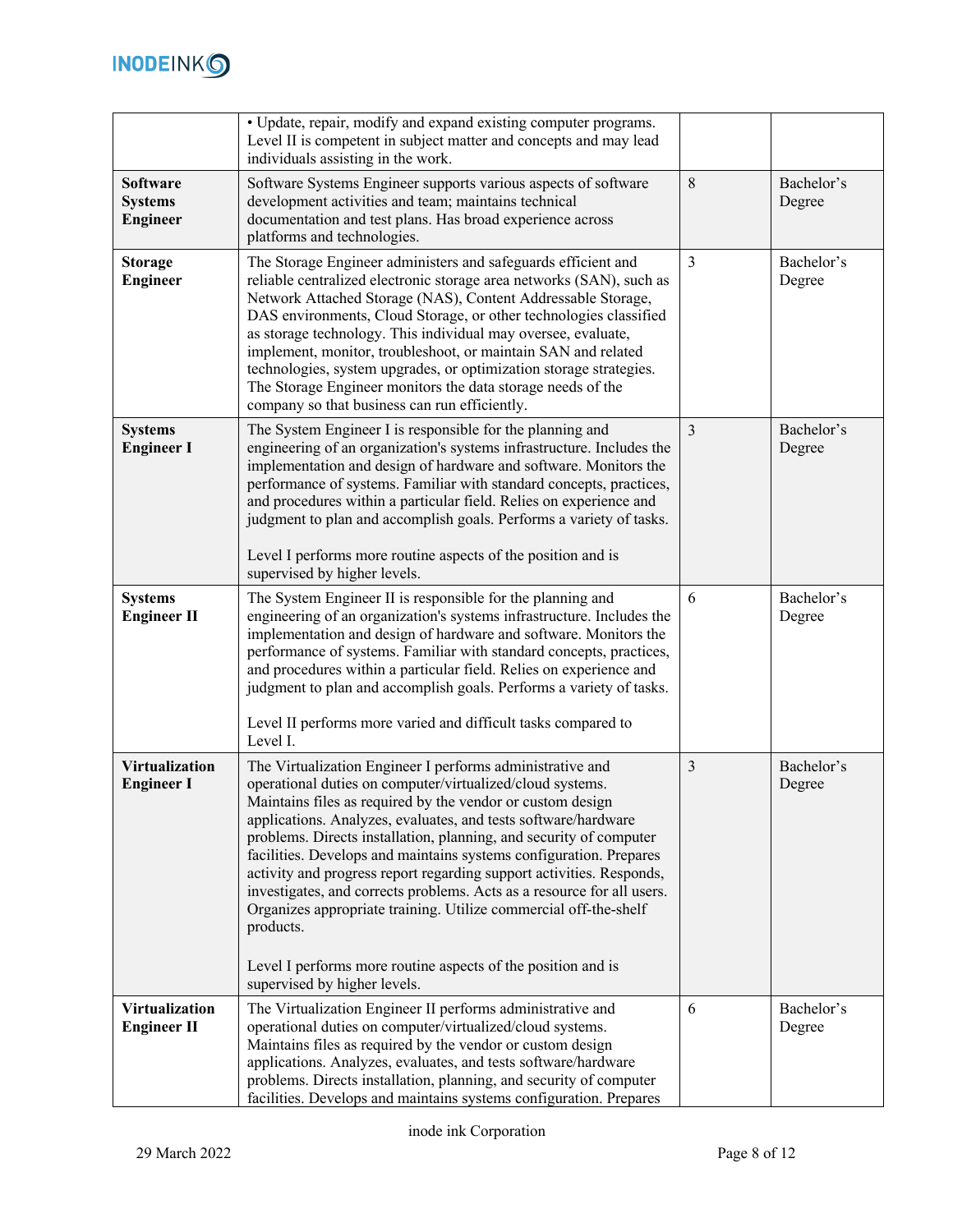

|                                         | activity and progress report regarding support activities. Responds,<br>investigates, and corrects problems. Acts as a resource for all users.<br>Organizes appropriate training. Utilize commercial off-the-shelf<br>products.<br>Level II performs more varied and difficult tasks compared to<br>Level I. |                |                      |
|-----------------------------------------|--------------------------------------------------------------------------------------------------------------------------------------------------------------------------------------------------------------------------------------------------------------------------------------------------------------|----------------|----------------------|
| <b>Web Software</b><br><b>Developer</b> | The Web Software Developer provides support to develop web-<br>based applications. Provide support for the implementation of<br>interfaces to applications. Working knowledge and experience<br>coding in web-based languages such as ASP, JavaScript, Java,<br>Visual Basic, Access, HTML.                  | $\overline{4}$ | Bachelor's<br>Degree |

# **2.0.2 Labor Category Descriptions – Cloud-Related IT Professional Services: 518210C**

#### **Education and Experience Substitutions for Additional Labor Categories:**

inode ink Corporation reserves the right to make the following substitutions in the education and/or experience requirements of any of the service skill categories set forth herein.

- One year of cloud IT experience is the equivalent of one year of higher education (above high school).
- One year of higher education in computer-science or a related field is the equivalent of one year of cloud IT experience.
- Certification related to the technology (i.e. AWS Cloud, Nutanix, VMware) is equivalent to two years of cloud experience or the minimum education requirement.

| <b>Labor Category</b><br><b>Name</b>  | <b>Labor Category Description</b>                                                                                                                                                                                                                                                                                                                                                                                                                                                                                                                                                        | <b>Min. Years</b><br><b>Experience</b> | Min.<br><b>Education</b> |
|---------------------------------------|------------------------------------------------------------------------------------------------------------------------------------------------------------------------------------------------------------------------------------------------------------------------------------------------------------------------------------------------------------------------------------------------------------------------------------------------------------------------------------------------------------------------------------------------------------------------------------------|----------------------------------------|--------------------------|
| <b>Cloud Architect</b><br>- Level I   | Under the supervision of a more senior Architect, participates in the<br>design and implementation of enterprise infrastructure and<br>platforms required for cloud computing. Analyzes system<br>requirements and ensures that systems will be securely integrated<br>with current applications. Understands system development in<br>cloud environments, including Software as Service (SaaS),<br>Platform as Service (PaaS), or Infrastructure as a Service (IaaS).                                                                                                                   | $\overline{2}$                         | Bachelor's<br>Degree     |
| <b>Cloud Architect</b><br>- Level II  | Participates in the design and implementation of enterprise<br>infrastructure and platforms required for cloud computing.<br>Develops architecture projects including technical architecture,<br>business architecture, strategic planning, and business process<br>design. Analyzes system requirements and ensures that systems will<br>be securely integrated with current applications. Has an advanced<br>understanding of system development in cloud environments,<br>including Software as Service (SaaS), Platform as Service (PaaS),<br>or Infrastructure as a Service (IaaS). | $\overline{4}$                         | Bachelor's<br>Degree     |
| <b>Cloud Architect</b><br>- Level III | Leads the design and implementation of enterprise infrastructure<br>and platforms required for cloud computing. Establishes and leads<br>architecture projects including technical architecture, business<br>architecture, strategic planning, and business process design.<br>Analyzes system requirements and ensures that systems will be<br>securely integrated with current applications. Has a deep<br>understanding of system development in cloud environments,                                                                                                                  | 8                                      | Bachelor's<br>Degree     |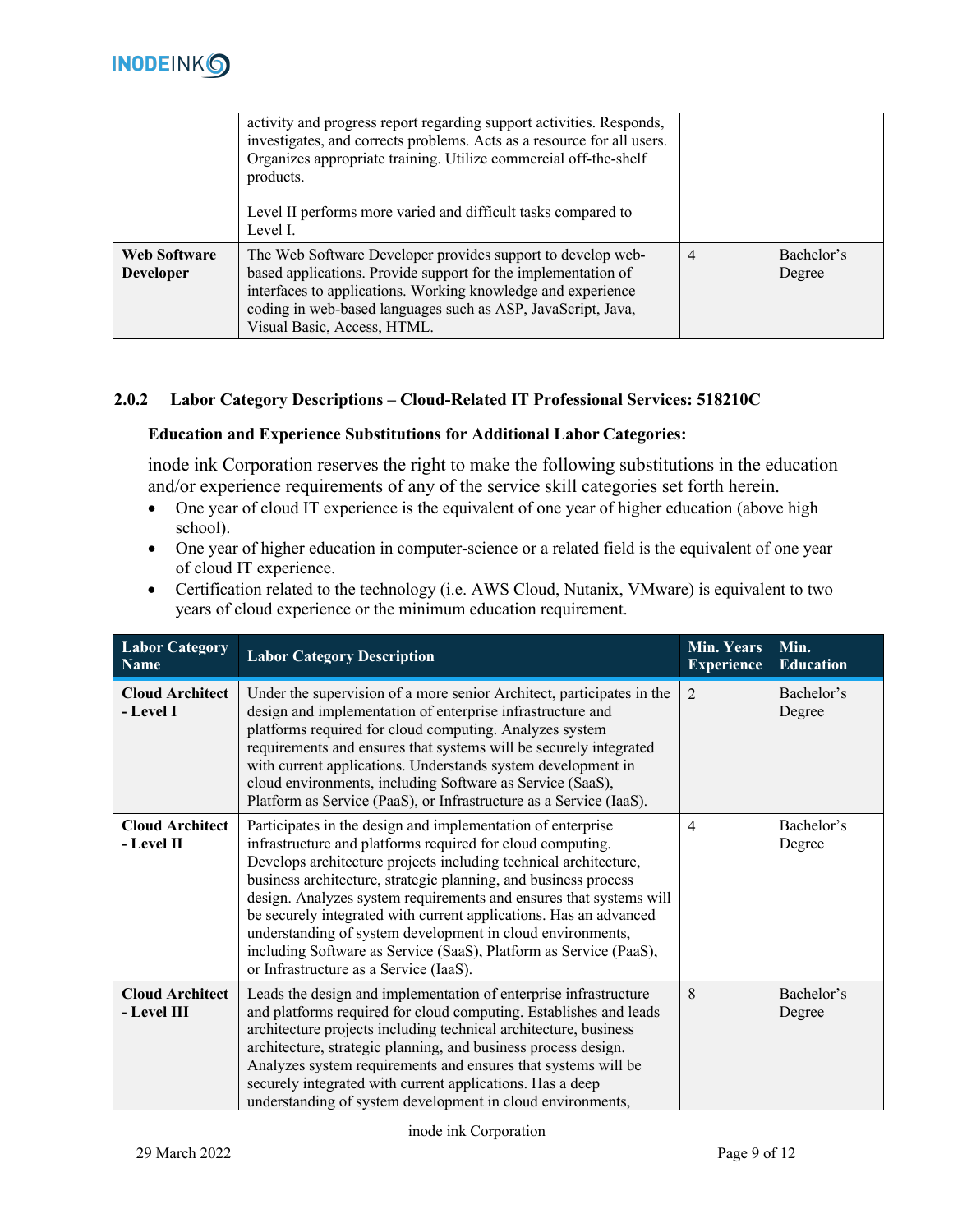

|                       | including Software as Service (SaaS), Platform as Service (PaaS),                                                                    |                |            |
|-----------------------|--------------------------------------------------------------------------------------------------------------------------------------|----------------|------------|
|                       | or Infrastructure as a Service (IaaS).                                                                                               |                |            |
| <b>Cloud Engineer</b> | Under the supervision of a more senior Engineer, participates in the                                                                 | $\overline{2}$ | Bachelor's |
| - Level I             | design and implementation of server, network, and software                                                                           |                | Degree     |
|                       | configurations for cloud computing infrastructure and applications                                                                   |                |            |
|                       | with a focus on DevOps principles. Monitors the performance of                                                                       |                |            |
|                       | systems. Familiar with standard concepts, practices, and procedures                                                                  |                |            |
|                       | of cloud technology, including Software as Service (SaaS),                                                                           |                |            |
|                       | Platform as Service (PaaS), or Infrastructure as a Service (IaaS).                                                                   |                |            |
| <b>Cloud Engineer</b> | Participates in the design and implementation of server, network,                                                                    | $\overline{4}$ | Bachelor's |
| - Level II            | and software configurations for cloud computing infrastructure and                                                                   |                | Degree     |
|                       | applications with a focus on DevOps principles. Monitors the                                                                         |                |            |
|                       | performance of systems and helps to mentor junior engineers.<br>Advanced understanding of standard concepts, practices, and          |                |            |
|                       | procedures of cloud technology, including Software as Service                                                                        |                |            |
|                       | (SaaS), Platform as Service (PaaS), or Infrastructure as a Service                                                                   |                |            |
|                       | (IaaS).                                                                                                                              |                |            |
| <b>Cloud Engineer</b> | Leads the design and implementation of server, network, and                                                                          | 8              | Bachelor's |
| - Level III           | software configurations for cloud computing infrastructure and                                                                       |                | Degree     |
|                       | applications with a focus on DevOps principles. Responsible for the                                                                  |                |            |
|                       | performance of systems. Deep understanding of standard concepts,                                                                     |                |            |
|                       | practices, and procedures of cloud technology, including Software                                                                    |                |            |
|                       | as Service (SaaS), Platform as Service (PaaS), or Infrastructure as a                                                                |                |            |
|                       | Service (IaaS).                                                                                                                      |                |            |
| <b>Cloud</b>          | Under the supervision of more senior migration specialists, assists                                                                  | $\overline{2}$ | Bachelor's |
| <b>Migration</b>      | with the development and execution of migration strategies for<br>applications, servers, etc. for cloud computing infrastructure and |                | Degree     |
| Specialist-           | applications with a focus on DevOps principles. Assists with the                                                                     |                |            |
| <b>Level I</b>        | development of metrics, plans and acceptance criteria for the                                                                        |                |            |
|                       | migration of systems. Familiar with standard concepts, practices,                                                                    |                |            |
|                       | and procedures of cloud technology, including Software as Service                                                                    |                |            |
|                       | (SaaS), Platform as Service (PaaS), or Infrastructure as a Service                                                                   |                |            |
|                       | (IaaS).                                                                                                                              |                |            |
| <b>Cloud</b>          | Participates in the development of migration strategies for                                                                          | $\overline{4}$ | Bachelor's |
| <b>Migration</b>      | applications, servers, etc. for cloud computing infrastructure and                                                                   |                | Degree     |
| Specialist-           | applications with a focus on DevOps principles. Develops metrics,                                                                    |                |            |
| Level II              | plans and acceptance criteria for the migration of systems.                                                                          |                |            |
|                       | Advanced understanding of standard concepts, practices, and<br>procedures of cloud technology, including Software as Service         |                |            |
|                       | (SaaS), Platform as Service (PaaS), or Infrastructure as a Service                                                                   |                |            |
|                       | (IaaS).                                                                                                                              |                |            |
| <b>Cloud</b>          | Collaborates with cloud architects and engineers, and leads the                                                                      | 8              | Bachelor's |
| <b>Migration</b>      | development of migration strategies for applications, servers, etc.                                                                  |                | Degree     |
| Specialist-           | for cloud computing infrastructure and applications with a focus on                                                                  |                |            |
| Level III             | DevOps principles. Develops metrics, plans and acceptance criteria                                                                   |                |            |
|                       | for the migration of systems. Deep understanding of standard                                                                         |                |            |
|                       | concepts, practices, and procedures of cloud technology, including                                                                   |                |            |
|                       | Software as Service (SaaS), Platform as Service (PaaS), or                                                                           |                |            |
|                       | Infrastructure as a Service (IaaS).                                                                                                  |                |            |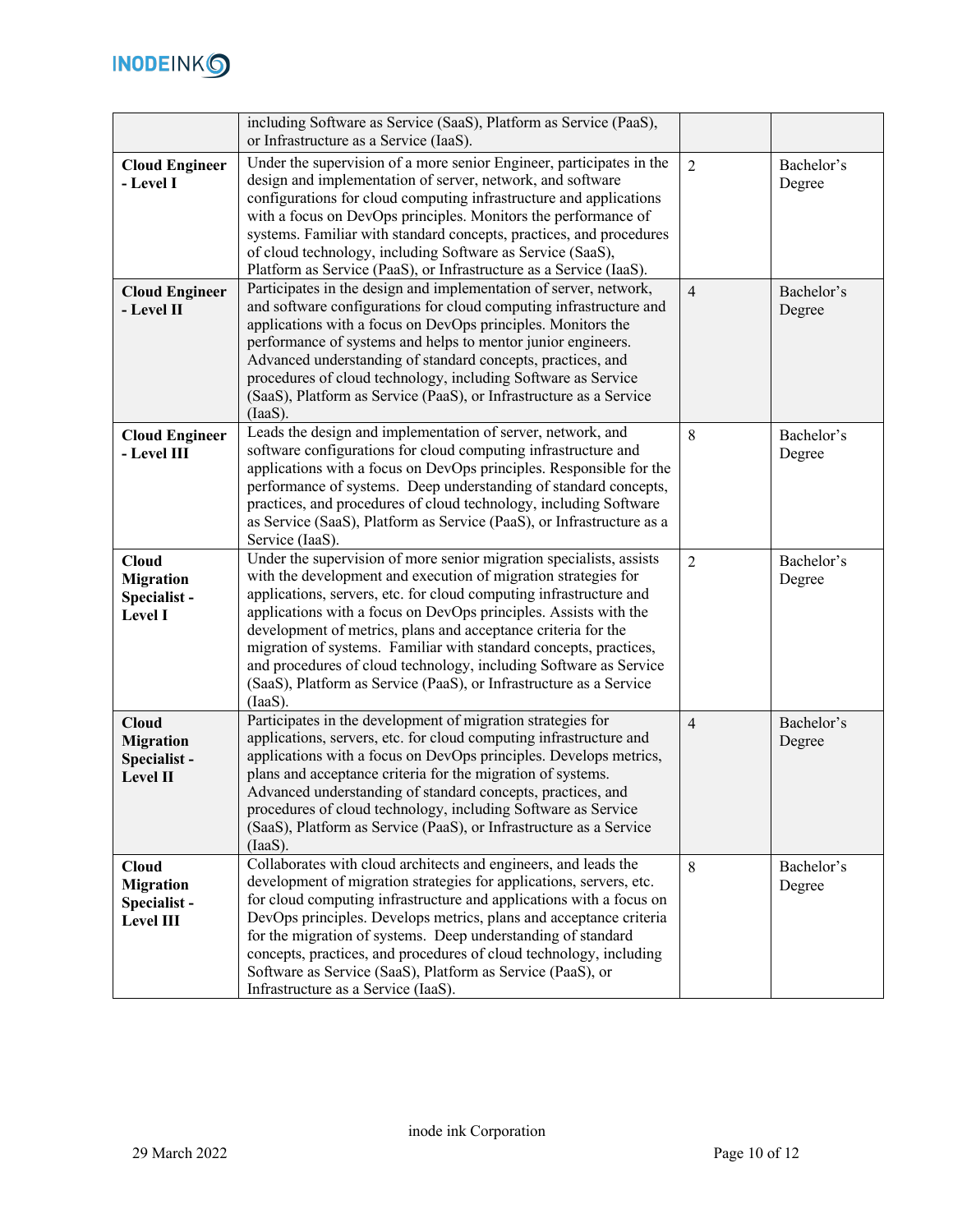# **2.1 Service Rates**

# **2.2.1 IT Professional Services: SIN 54151S - at the Government Site**

Proposed escalation rates are based on current numbers from the U.S. Bureau of Labor Statistics. *\*Note: Prices include the 0.75% Industrial Funding Fee (IFF).*

|                                  | <b>Base Period Price + GSA IFF</b> |                                 |                                               |                                 |                                    |  |  |
|----------------------------------|------------------------------------|---------------------------------|-----------------------------------------------|---------------------------------|------------------------------------|--|--|
| <b>Labor Category</b>            | Year 1<br>$Aug 2019 -$<br>Aug 2020 | Year 2<br>Sep 2020-<br>Aug 2021 | Year 3<br>Sep $2\overline{021}$ –<br>Aug 2022 | Year 4<br>Sep 2022-<br>Aug 2023 | Year 5<br>Sep $2023 -$<br>Aug 2024 |  |  |
| Consultant                       | \$187.88                           | \$192.20                        | \$196.62                                      | \$201.14                        | \$205.77                           |  |  |
| Data Warehouse Analyst           | \$164.92                           | \$168.71                        | \$172.59                                      | \$176.56                        | \$180.62                           |  |  |
| Data Warehouse Programmer        | \$170.68                           | \$174.61                        | \$178.62                                      | \$182.73                        | \$186.93                           |  |  |
| <b>Business Analyst</b>          | \$220.84                           | \$225.92                        | \$231.12                                      | \$236.43                        | \$241.87                           |  |  |
| Project Manager                  | \$196.77                           | \$201.30                        | \$205.93                                      | \$210.66                        | \$215.51                           |  |  |
| <b>Quality Assurance Analyst</b> | \$146.71                           | \$150.08                        | \$153.54                                      | \$157.07                        | \$160.68                           |  |  |
| Subject Matter Expert I          | \$208.75                           | \$213.55                        | \$218.46                                      | \$223.49                        | \$228.63                           |  |  |
| Subject Matter Expert II         | \$264.75                           | \$270.84                        | \$277.07                                      | \$283.44                        | \$289.96                           |  |  |
| Software Architect               | \$197.59                           | \$202.13                        | \$206.78                                      | \$211.54                        | \$216.41                           |  |  |
| Software Developer I             | \$147.88                           | \$151.28                        | \$154.76                                      | \$158.32                        | \$161.96                           |  |  |
| Software Developer II            | \$193.64                           | \$198.09                        | \$202.65                                      | \$207.31                        | \$212.08                           |  |  |
| Software Systems Engineer        | \$198.15                           | \$202.71                        | \$207.37                                      | \$212.14                        | \$217.02                           |  |  |
| Storage Engineer                 | \$101.03                           | \$103.35                        | \$105.73                                      | \$108.16                        | \$110.65                           |  |  |
| Systems Engineer I               | \$66.42                            | \$67.95                         | \$69.51                                       | \$71.11                         | \$72.74                            |  |  |
| Systems Engineer II              | \$83.25                            | \$85.16                         | \$87.12                                       | \$89.13                         | \$91.18                            |  |  |
| Virtualization Engineer I        | \$72.99                            | \$74.67                         | \$76.39                                       | \$78.14                         | \$79.94                            |  |  |
| Virtualization Engineer II       | \$112.27                           | \$114.85                        | \$117.49                                      | \$120.20                        | \$122.96                           |  |  |
| Web Software Developer           | \$157.84                           | \$161.47                        | \$165.18                                      | \$168.98                        | \$172.87                           |  |  |

# **2.2.2 Cloud-Related IT Professional Services: SIN 518210C - at the Government Site**

Proposed escalation rates are based on current numbers from the U.S. Bureau of Labor Statistics. *\*Note: Prices include the 0.75% Industrial Funding Fee (IFF).*

|                             | <b>Base Period Price + GSA IFF</b> |                          |                               |                               |                               |
|-----------------------------|------------------------------------|--------------------------|-------------------------------|-------------------------------|-------------------------------|
| <b>Labor Category</b>       | Year 1<br>$Aug 2019 -$             | Year 2<br>Sep $2020 -$   | <b>Year 3</b><br>$Sep 2021 -$ | <b>Year 4</b><br>Sep $2022 -$ | <b>Year 5</b><br>Sep $2023 -$ |
|                             | Aug 2020                           | Aug 2021                 | Aug 2022                      | Aug $2023$                    | $Aug\,2024$                   |
| Cloud Architect - Level I   | $\overline{\phantom{a}}$           | $\overline{\phantom{a}}$ | \$120.44                      | \$123.21                      | \$126.04                      |
| Cloud Architect - Level II  | $\overline{\phantom{0}}$           |                          | \$142.42                      | \$145.70                      | \$149.05                      |
| Cloud Architect - Level III | $\overline{\phantom{a}}$           |                          | \$168.22                      | \$172.09                      | \$176.05                      |
| Cloud Engineer - Level I    | $\overline{\phantom{a}}$           |                          | \$99.68                       | \$101.97                      | \$104.32                      |
| Cloud Engineer - Level II   | $\overline{\phantom{a}}$           |                          | \$126.57                      | \$129.48                      | \$132.46                      |